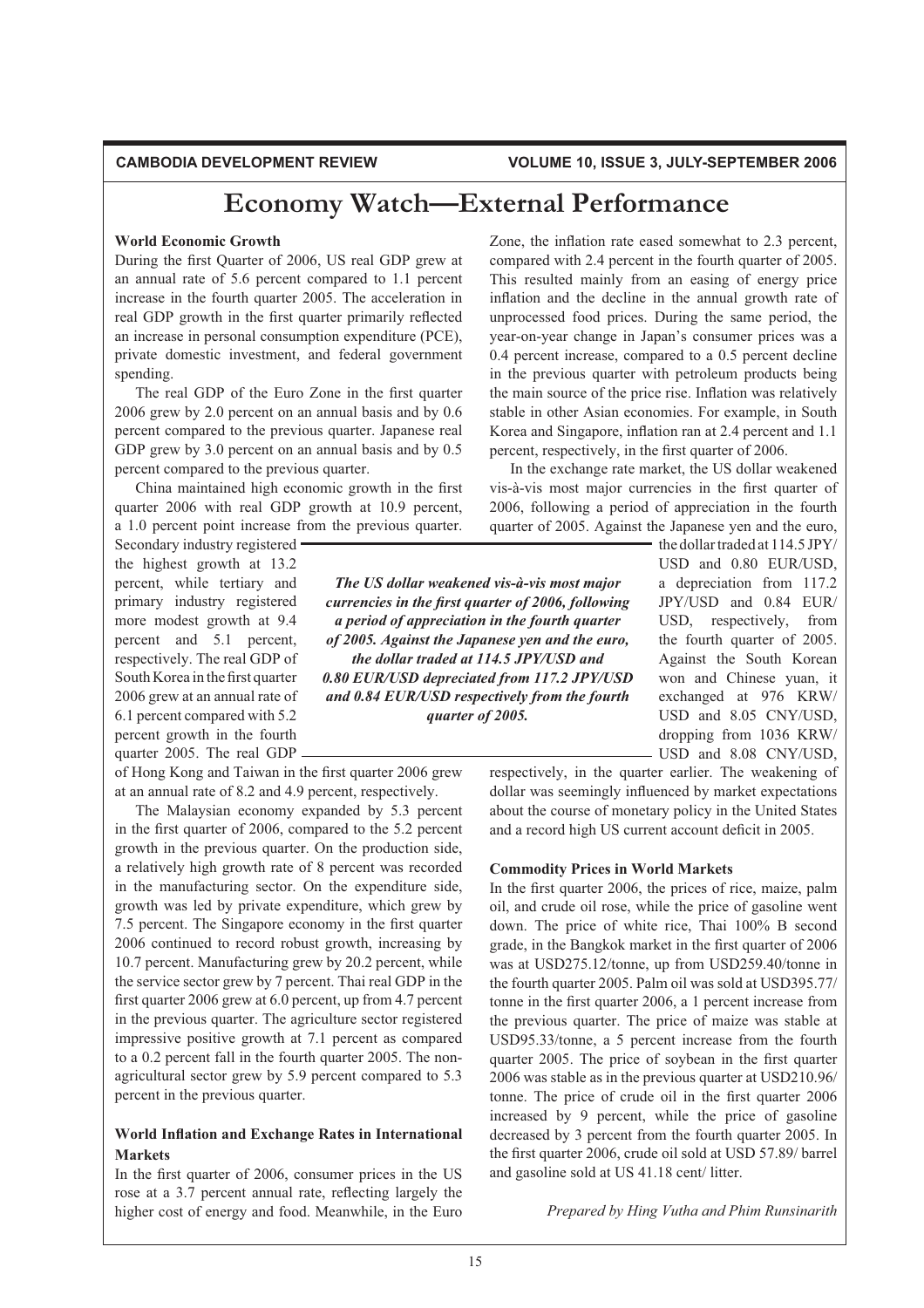# **Economy Watch—External Performance**

# **Table 1. Real GDP Growth of Selected Trading Partners, 2000–2005 (percentage increase over previous year)**

|                                | 2001   | 2002 | 2003           | 2004           |     | 2005           |                          |     | 2006                     | 2005   |
|--------------------------------|--------|------|----------------|----------------|-----|----------------|--------------------------|-----|--------------------------|--------|
|                                |        |      |                |                | Q1  | Q <sub>2</sub> | Q <sub>3</sub>           | Q4  | Q1                       |        |
| Selected ASEAN countries       |        |      |                |                |     |                |                          |     |                          |        |
| Cambodia                       | 6.7    | 4.8  | $\overline{7}$ | 7.7            | ٠   |                |                          |     |                          | 13.4   |
| Indonesia                      | 3.8    | 3.8  | 4.9            | 5.1            | 6.4 | 5.5            | 5.3                      | 4.9 | 4.6                      | 5.6    |
| Malaysia                       | 0.5    | 5.6  | 5.4            | $\overline{7}$ | 5.7 | 4.4            | 5.3                      | 5.2 | 5.3                      | 5.2    |
| Singapore                      | $-2.3$ | 2.6  | 1.4            | 8.5            | 2.5 | 5.4            | 7                        | 7.7 | 10.7                     | 5.7    |
| Thailand                       | 1.9    | 6.1  | 6.9            | 6              | 3.3 | 4.6            | 5.3                      | 4.7 | 6.0                      | 4.5    |
| Vietnam                        | 6.0    | 6.7  | $\overline{7}$ | 7.5            | -   | ۰              | $\sim$                   | ÷   | $\overline{\phantom{a}}$ | 8.4    |
| Selected other Asian countries |        |      |                |                |     |                |                          |     |                          |        |
| China                          | 7.5    | 8.1  | 9.9            | 9.5            | 9.5 | 9.5            | 9.4                      | 9.9 | 10.9                     | 9.6    |
| Hong Kong                      | 0.5    | 5.0  | 3.2            | 8.3            | 2.7 | 7.3            | 8.2                      | 7.6 | 8.2                      | 6.5    |
| South Korea                    | 3.0    | 6.1  | 3              | 4.7            | 6   | 3.3            | 4.4                      | 5.2 | 6.1                      | 4.7    |
| Taiwan                         | $-2.2$ | 4.2  | 3.1            | 5.7            | 2.7 | ٠              | $\overline{\phantom{a}}$ | 6.0 | 4.9                      | $\sim$ |
| Selected industrial countries  |        |      |                |                |     |                |                          |     |                          |        |
| Euro-12                        | 1.4    | 0.7  | 0.5            | 1.8            | 1.3 | 1.2            | 1.5                      | 1.8 | 2.0                      | 1.5    |
| Japan                          | 0.4    | 0.4  | 2.6            | 3.4            | 1.3 | 1.4            | 2.9                      | 4.5 | 3.0                      | 2.5    |
| <b>United States</b>           | 1.2    | 2.4  | 3.1            | 4.4            | 3.5 | 3.3            | 4.1                      | 1.1 | 5.6                      | 3.0    |

Sources: *Economist,* countries' national statistics offices and central banks and ADB's Asia Regional Information Centre

| Table 2. Inflation Rate of Selected Trading Partners, 2000-2005 (percentage increase over previous year-period average) |         |        |        |        |        |                |                          |                          |      |        |
|-------------------------------------------------------------------------------------------------------------------------|---------|--------|--------|--------|--------|----------------|--------------------------|--------------------------|------|--------|
|                                                                                                                         | 2001    | 2002   | 2003   | 2004   |        | 2005           |                          |                          | 2006 | 2005   |
|                                                                                                                         |         |        |        |        | Q1     | Q <sub>2</sub> | Q <sub>3</sub>           | Q4                       | Q1   |        |
| Selected ASEAN countries                                                                                                |         |        |        |        |        |                |                          |                          |      |        |
| Cambodia                                                                                                                | $-0.6$  | 3.2    | 1.2    | 4.0    | 5.6    | 6.4            | 4.6                      | 6.6                      | 5.9  | 5.8    |
| Indonesia                                                                                                               | 11.5    | 13.2   | 8.3    | 8.3    | 10.7   | 10.8           | 12                       | 17.3                     |      | 10.5   |
| Malaysia                                                                                                                | 1.4     | 1.8    | 1.1    | 1.6    | 2.5    | 3.0            | 3.4                      | 3.4                      | 3.9  | 3.1    |
| Singapore                                                                                                               | 1.0     | $-0.4$ | 0.5    | 1.7    | 0.4    | 0.1            | 0.5                      | 1.1                      | 1.1  | 0.5    |
| Thailand                                                                                                                | 1.7     | 0.6    | 1.8    | 2.7    | 2.8    | 3.7            | 5.6                      | 6.0                      | 5.7  | 4.5    |
| Vietnam                                                                                                                 | $-0.4$  | 3.8    | 3.2    | 8.3    | 9.0    | 8.0            | 7.5                      | $\overline{\phantom{a}}$ | ٠    |        |
| Selected other Asian countries                                                                                          |         |        |        |        |        |                |                          |                          |      |        |
| China                                                                                                                   | 0.9     | $-0.7$ | 1.2    | 3.9    | 2.8    | 1.7            | 1.3                      | 1.4                      | 1.2  | 1.8    |
| Hong Kong                                                                                                               | $-1.3$  | $-3.0$ | $-2.6$ | $-0.4$ | 0.4    | 0.8            | 1.4                      | 1.8                      | 2.0  | 1.1    |
| South Korea                                                                                                             | 4.4     | 2.7    | 3.5    | 3.5    | 3.2    | 3.0            | 2.4                      | 2.5                      | 2.4  | 2.8    |
| Taiwan                                                                                                                  | $-0.01$ | $-0.2$ | $-0.3$ | 1.6    | 1.6    | 2.1            | $\overline{\phantom{a}}$ | 2.4                      |      |        |
| Selected industrial countries                                                                                           |         |        |        |        |        |                |                          |                          |      |        |
| Euro-12                                                                                                                 | 2.6     | 2.2    | 2.1    | 2.2    | 2.1    | 2.1            | 2.3                      | 2.4                      | 2.3  | 2.2    |
| Japan                                                                                                                   | $-0.6$  | $-0.9$ | $-0.3$ | Nil    | $-0.2$ | $-0.1$         | $-0.3$                   | $-0.5$                   | 0.4  | $-0.3$ |
| <b>United States</b>                                                                                                    | 2.8     | 1.6    | 2.3    | 2.7    | 3.0    | 2.9            | 3.8                      | 3.7                      | 3.7  | 3.4    |

Sources: International Monetary Fund, *Economist* and National Institute of Statistics

### **Table 3. Exchange Rates of Selected Trading Partners against US Dollar, 2000–2005 (period averages)**

|                                | 2001    | 2002    | 2003   | 2004                     |         | 2005    |                |        | 2006                     | 2005    |
|--------------------------------|---------|---------|--------|--------------------------|---------|---------|----------------|--------|--------------------------|---------|
|                                |         |         |        |                          | Q1      | Q2      | Q <sub>3</sub> | Q4     | Q1                       |         |
| Selected ASEAN countries       |         |         |        |                          |         |         |                |        |                          |         |
| Cambodia (riel)                | 3.916.3 | 3.912.1 | 3.973  | 4.016.3                  | 4,027.0 | 4.054.3 | 4134.3         | 4154.3 | $\overline{\phantom{a}}$ | 4,092.5 |
| Indonesia (rupiah)             | 10,261  | 9,311   | 8,577  | 8,938                    | 9,274   | 9,550   | 9,994          | 9,999  | $\sim$                   | 9,705   |
| Malaysia (ringgit)             | 3.80    | 3.80    | 3.80   | 3.80                     | 3.80    | 3.80    | 3.77           | 3.78   | 3.73                     | 3.79    |
| Singapore (S\$)                | 1.79    | 1.79    | 1.74   | 1.69                     | 1.63    | 1.66    | 1.68           | 1.69   | 1.63                     | 1.66    |
| Thailand (baht)                | 44.4    | 42.9    | 41.5   | 40.2                     | 38.6    | 40.1    | 41.3           | 41.02  | 39.3                     | 40.2    |
| Vietnam (dong)                 | 14,725  | 15,280  | 15,510 | $\overline{\phantom{a}}$ | 15,809  | 15,842  | 15,878         |        | $\overline{\phantom{a}}$ | $\sim$  |
| Selected other Asian countries |         |         |        |                          |         |         |                |        |                          |         |
| China (yuan)                   | 8.28    | 8.28    | 8.28   | 8.28                     | 8.28    | 8.28    | 8.14           | 8.08   | 8.05                     | 8.19    |
| Hong Kong (HK\$)               | 7.80    | 7.80    | 7.78   | 7.79                     | 7.80    | 7.79    | 7.77           | 7.75   | 7.76                     | 7.78    |
| South Korea (won)              | 1.291   | 1,251   | 1.192  | 1.145                    | 1.022   | 1,008   | 1,029          | 1,036  | 976                      | 1,024   |
| Taiwan (NT\$)                  | 33.8    | 34.5    | 34.4   | 33.6                     | 31.5    | 31.4    | 32.3           | 33.4   | 32.3                     | 32.1    |
| Selected industrial countries  |         |         |        |                          |         |         |                |        |                          |         |
| Euro-12 (euro)                 | 1.12    | 1.06    | 0.89   | 0.80                     | 0.76    | 0.79    | 0.81           | 0.84   | 0.80                     | 0.80    |
| Japan (yen)                    | 121.5   | 125.4   | 115.9  | 108.2                    | 104.7   | 107.4   | 111.2          | 117.2  | 114.5                    | 110.2   |

Sources: International Monetary Fund, *Economist* and National Bank of Cambodia

### **Table 4. Selected Commodity Prices on World Market, 2000–2005 (period averages)**

|                                       | 2001   | 2002   | 2003   | 2004   |        | 2005           |                |                | 2006   | 2005   |
|---------------------------------------|--------|--------|--------|--------|--------|----------------|----------------|----------------|--------|--------|
|                                       |        |        |        |        | Q1     | Q <sub>2</sub> | Q <sub>3</sub> | Q <sub>4</sub> | Q1     |        |
| Maize (IUSNo.2)-USA (\$/tonne)        | 81.18  | 89.98  | 95.42  | 110.65 | 87.98  | 87.53          | 90.61          | 90.64          | 95.37  | 89.19  |
| Palm oil-north-west Europe (\$/tonne) | 259.13 | 353.91 | 402.03 | 427.47 | 374.86 | 382.48         | 376.41         | 391.52         | 395.75 | 381.32 |
| Rubber-Malaysia (\$/tonne)            | 602.0  | 768.3  | 1050   | 1252.2 |        |                |                |                |        |        |
| Rice (Thai 100% B)—Bangkok (\$/tonne) | 60.81  | 178.59 | 182.22 | 221.67 | 268.11 | 268.20         | 255.77         | 259.40         | 275.12 | 262.88 |
| Soybeans (US No.1)-USA (\$/tonne)     | 163.89 | 182.58 | 218.86 | 262.03 | 208.52 | 263.66         | 214.37         | 210.42         | 210.96 | 224.25 |
| Crude oil-Dubai (\$/barrel)           | 22.8   | 23.9   | 26.8   | 33.5   | 42.6   | 47.7           | 57.27          | 52.99          | 57.89  | 50.14  |
| Gasoline-US Gulf Coast (cents/litre)  | 19.5   | 19.1   | 23     | 30.9   | 34.4   | 39.7           | 52.37          | 42.29          | 41.18  | 42.19  |
|                                       |        |        |        |        |        |                |                |                |        |        |

Sources: Food and Agriculture Organisation and US Energy Information Administration. Note: All prices have been converted from US\$/ton to US\$/tonne, which 1 ton = 0.907 tonne.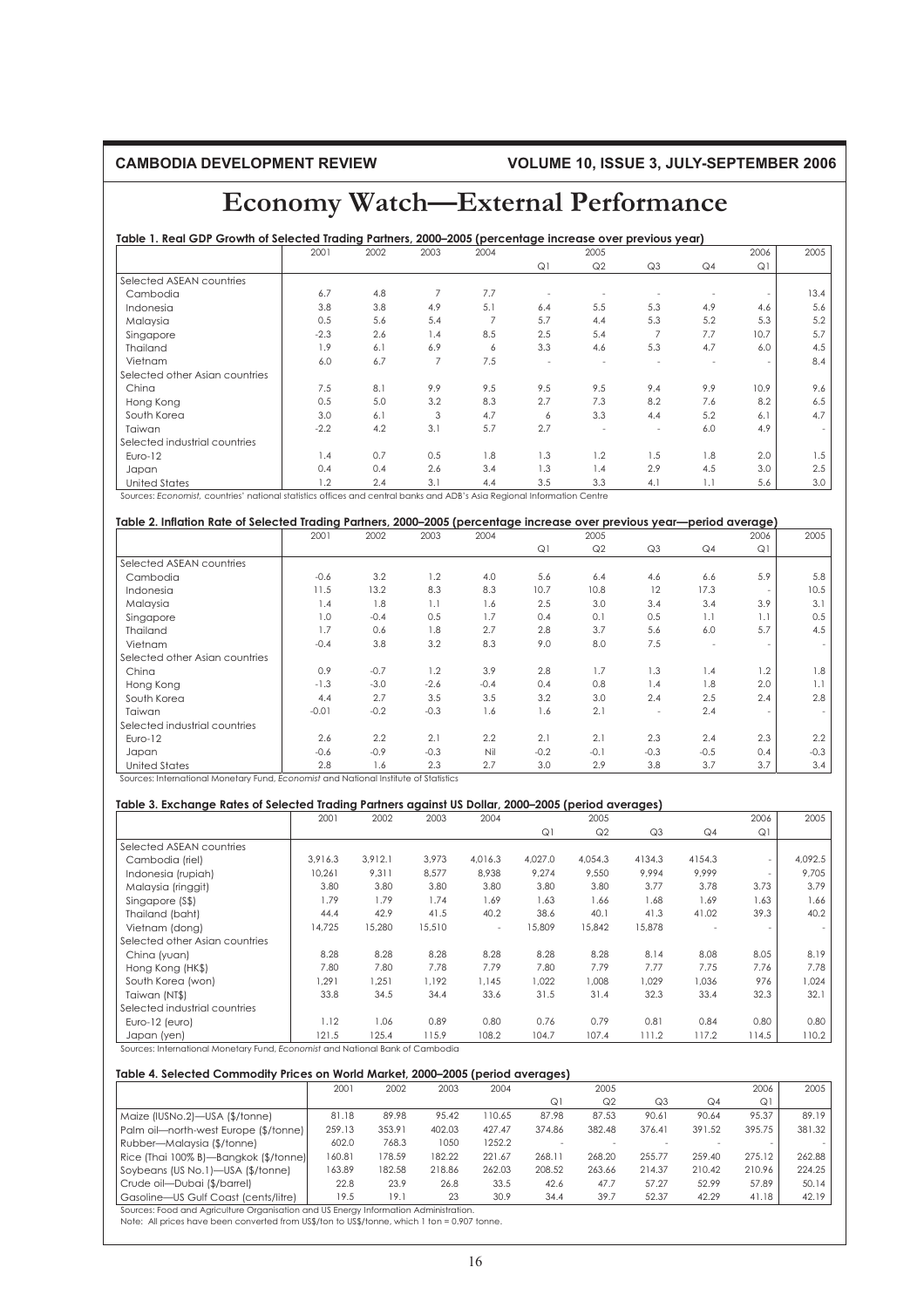### **Introduction**

The World Bank has classified Cambodia as a lower income country in the East Asia and Pacific region, as a result of its recent economic performance. The average real GDP growth rate during the period of 2001–2005 was 11.2 percent, and per capita growth was 9.3 percent.<sup>1</sup> This was a stronger economic performance compared with the 3.0 percent average real growth during the period 1997-2001.

### **Main Economic Activities**

In the first quarter of 2006, private investment and tourism made a higher contribution to the Cambodian economy, while the construction sector and external trade contribution declined, compared with the previous quarter.

Total private investment expanded during the quarter due to project expansion following the higher growth of GDP in 2005 (19.9 percent nominal and 13.4 percent real), which attracted more investors. However, this investment expansion is not expected to continue in the longer term. Approvals of private investment in fixed assets rose by 91 percent to USD227.3 m in the first quarter. According to data from the Council for the Development of Cambodia, registered fixed asset agricultural investment approvals were  $USD126.5$  m in the quarter, an increase of almost 13 times compared to the previous quarter. Investment in the service sector doubled to USD60.7 m, while industrial investment declined by 51 percent from USD82.0 m to USD40.1 m. Moreover, the total value of fixed asset private investment approvals in the first quarter 2006, including expansion projects, dropped by 52 percent from USD475.3 m in the same period in  $2005$  (when growth was due to investment in industry). However, increased private investment has benefited the Cambodian economy this quarter.

In the past several years, tourism growth has continued as foreign tourists are being attracted to Cambodia in greater numbers. This is because Siem Reap (Angkor) is becoming better known, there is a stable security situation and the tourism infrastructure in the country is better. In the first quarter of 2006, a total of  $457,300$  visitors arrived in Cambodia, 9.9 percent more than in the previous quarter and 20 percent more than in the same quarter of 2005. Of the total, 88 percent  $(400, 417)$  persons) were on holiday and 5.6 percent  $(25,386$  persons) were officials and business people. Phnom Penh International Airport received 103,203 international passengers in the first quarter (compared to  $117,516$  in the preceding quarter), while visitors arriving at Siem Reap International Airport increased by 29 percent from 133,984 persons in fourth quarter 2005 to 172,188. Visitors by land and water rose by 11 percent to  $181,900$ , of whom 93 percent arrived

in Cambodia by land (compared with 95 percent in the previous quarter). Korea was the largest source of arrivals, accounting for  $100,187$  persons, or 22 percent of total visitors, followed by Japan  $(43, 617$  persons) and the United States (33,404 persons).

People migrating from elsewhere, including foreign countries, have increased the population of Phnom Penh. The population growth, plus high economic growth, has led to increased construction in Phnom Penh over the past several years. However, construction in Phnom Penh in the first quarter continued a decline that began in the second quarter of 2005. It seems that the previous construction approvals are coming to completion, but the expansion momentum has not been subsequently maintained. According to data from the Municipal Department of Cadastre and Geography, construction project approvals amounted to USD67.3 m, a decrease of  $6.3$  percent from USD71.8 m in the previous quarter and a much larger drop from USD106.1 m in the same quarter of  $2005$ . Flat approvals accounted for USD39.9 m, 12 percent less than in the preceding quarter, and other construction approvals were down 18 percent to USD17.4 m, while villa and house approvals almost doubled, from USD5.4 m to USD10.1 m. However, construction activities in Phnom Penh increased for the year 2005 by 36 percent to USD358.8 m, compared with USD263.4 m in 2004. This increase was led by flat construction valued at USD204.2 m, which continued to dominate during this period.

In this period, construction project approvals in Phnom Penh declined while private investment and tourism increased. Moreover, Cambodia's external trade deficit increased to USD87.5 m, compared with USD46.3 m in the previous quarter, after a surplus of USD97.7 m in third quarter 2005. In the first quarter, although imports fell, total exports also dropped by  $6.5$  percent to USD $603.2$ m, in contrast to an increase of 30 percent in the same quarter last year. Of the major export products, garment exports decreased by 5.4 percent, from USD601.0 m to USD568.5 m. Garment exports to the United States and EU dropped by 1.4 percent and 24 percent, respectively. Rubber exports declined by 42 percent to USD7.8 m and fish exports by 71 percent to USD1.9 m, while exports of wood and other products increased by 5.0 percent and 4.6 percent, respectively. Expanding exports can provide more income to Cambodia, but in the first quarter, exports usually drop because of seasonal factors (i.e, a large part of garment production goes to the northern hemisphere and their chief buying period is usually the third and the fourth quarters). Garment exports typically drive export performance. The seasonal factor also drives agriculture exports and another possible cause of the decline is a diversion of exports into 'unofficial' trade (border farms' products traded directly to neighbouring country traders,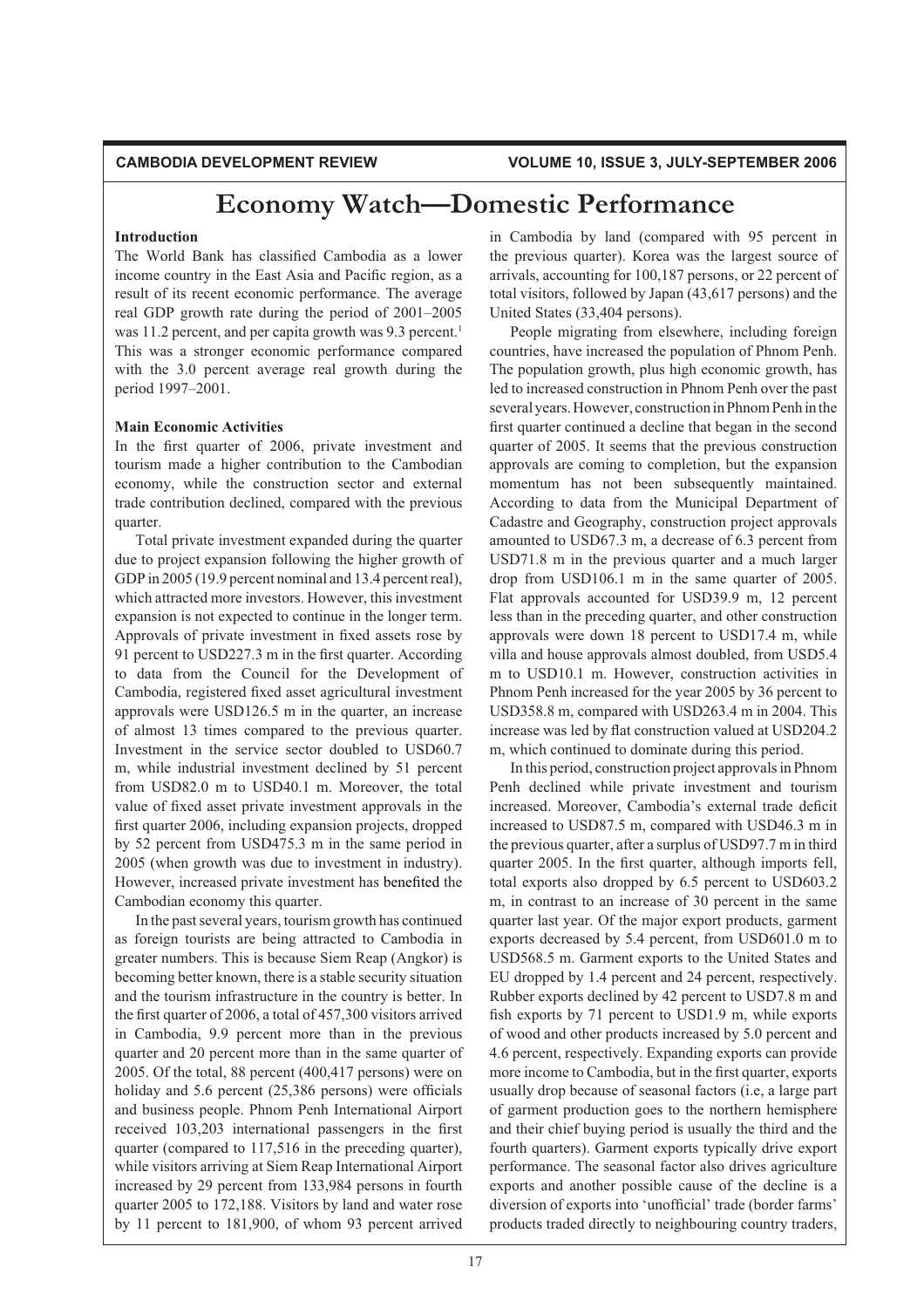and sometimes people can gain more value for their products by doing that).

The value of total imports reported by the Customs and Excise Department was almost unchanged at USD690.7 m in first quarter 2006, compared to USD691.1 m in the last quarter of 2005. Food and fabric imports declined by  $1.0$  percent to USD $10.0$  m and  $9.0$  percent to USD $2.0$  m respectively, while gasoline imports rose by 1.9 percent to USD10.9 m and diesel by 54 percent to USD32.5 m. The volumes of gasoline and diesel imports were  $34,755$  tonnes and  $115,820$  tonnes in the first quarter 2006, compared to  $34,456$  tonnes and  $76,645$  tonnes, respectively, in the preceding quarter in 2005. Imports of construction materials rose by 41 percent to USD37.0 m, compared with USD26.2 m in the preceding quarter.

### **Public Finance**

The overall government deficit worsened during first quarter 2006. According to revised data from the Ministry of Economy and Finance, the overall budget deficit expanded to KHR259.8 bn, compared to KHR171.0 bn in the previous quarter and KHR154.7 bn in the same quarter of 2005. Both government expenditure and budget revenue shrank, but the decline of budget expenditures was not sufficient to improve the government's budget balance. Since second quarter 2005, government revenue and expenditure had increased, but in this quarter both fell.

Import and export values fell, causing tax collections from import and export taxes to also decrease. Total revenue, consisting of tax, non-tax and capital revenues, dropped by 28 percent to KHR595.9 bn in the first quarter, compared with KHR827.8 bn in the preceding quarter. Tax revenue declined by 13 percent to KHR484.7 bn, led by a fall of VAT, excise duties and customs duties. In addition, postal and telecommunications revenue fell by 70 percent from KHR38.0 bn to KHR11.4 bn, and revenue from civil aviation fell by 95 percent to KHR0.4 bn. Domestic capital revenues, made up from privatisation and other sources, fell sharply from KHR126.3 bn in the previous quarter to KHR2.7 bn. From January to March 2006, total budget revenue reached 21 percent of the 2006 budget law target (KHR2812.7 bn), compared with 24 percent in the same period of 2005 (KHR2298.6 bn). Total revenue in 2005 (for 12 months) was 114 percent of the target of KHR2625.3 bn. Revenue is necessary to repay government debt and for public expenditure. In this case, revenues declined, therefore, the ability to repay debt and to fund public spending decreased.

In this period, expenditures on education and health declined, while defense and security spending rose slightly. Government spending, including expenditure adjustment, in first quarter 2006 was 14 percent less than in the previous quarter at KHR855.6 bn. There was a decrease of 9.2 percent to KHR588.8 bn in current expenditure on a cash basis and of 24 percent in capital expenditure. There was a sharp decline of 65 percent of expenditure on education and health, while spending on defence and security increased by 9.4 percent, compared to the preceding quarter. Other current public service expenditure also increased. Compared to the same quarter of 2005, total budget spending increased by 21 percent from KHR706.3 bn. Reduced foreign financing (a 32 percent fall) was reflected in a decline in capital expenditure.

### **Inflation and Foreign Exchange Rates**

According to monthly data published by the National Institute of Statistics, the overall consumer price index in Phnom Penh in first quarter 2006 was up by 6.1 percent from a year earlier. In the preceding quarter, the annual increase was 6.6 percent. Compared to the last quarter of 2005, the all-items consumer price index fell by  $0.2$ percent and food prices decreased by 1.0 percent, while the prices of other main consumer items, including transportation and communication, medical care, personal care products, education and entertainment, material for household operation and clothing and footwear, increased very little. Food prices rose by 11 percent, compared with the same quarter of 2005, equal to the increase in the previous quarter and higher than the rise in the first quarter last year (7.9 percent). Transportation rose by  $9.7$ percent from 2005, less than an increase of 10 percent in the previous quarter. In this quarter, the higher prices of key consumer goods have tended to make the lives of the poor harder. Therefore, higher inflation has particularly affected the livelihood of the poor and those with low incomes.

The riel appreciated 1.5 percent against US dollar, trading at 4094.8, compared to the previous quarter. The riel improved by 2.7 percent against the Vietnamese dong, trading at 25.4 riels per 100 dong, while it lost against the Thai baht, trading at 103.5 riels/baht, down from 101.4 riels/baht in the preceding quarter.

### **Monetary Development**

According to the monetary survey of the National Bank of Cambodia, liquidity (M2) at the end of the first quarter 2006 grew by 14 percent from the previous quarter to KHR5711.0 bn (USD1392.9 m). This resulted from an increase of foreign currency deposits of 16 percent to KHR4146.0 bn (USD1011.0 m) and a rise of  $9.5$  percent in riels outside banks to KHR1403.5 bn (USD342.3) m). At the same time, riels in bank deposits, including demand deposits and time and saving deposits, rose by 5.1 percent to  $KHR161.0$  bn (USD39.3 m).

Over the 12-month period, total liquidity rose by 72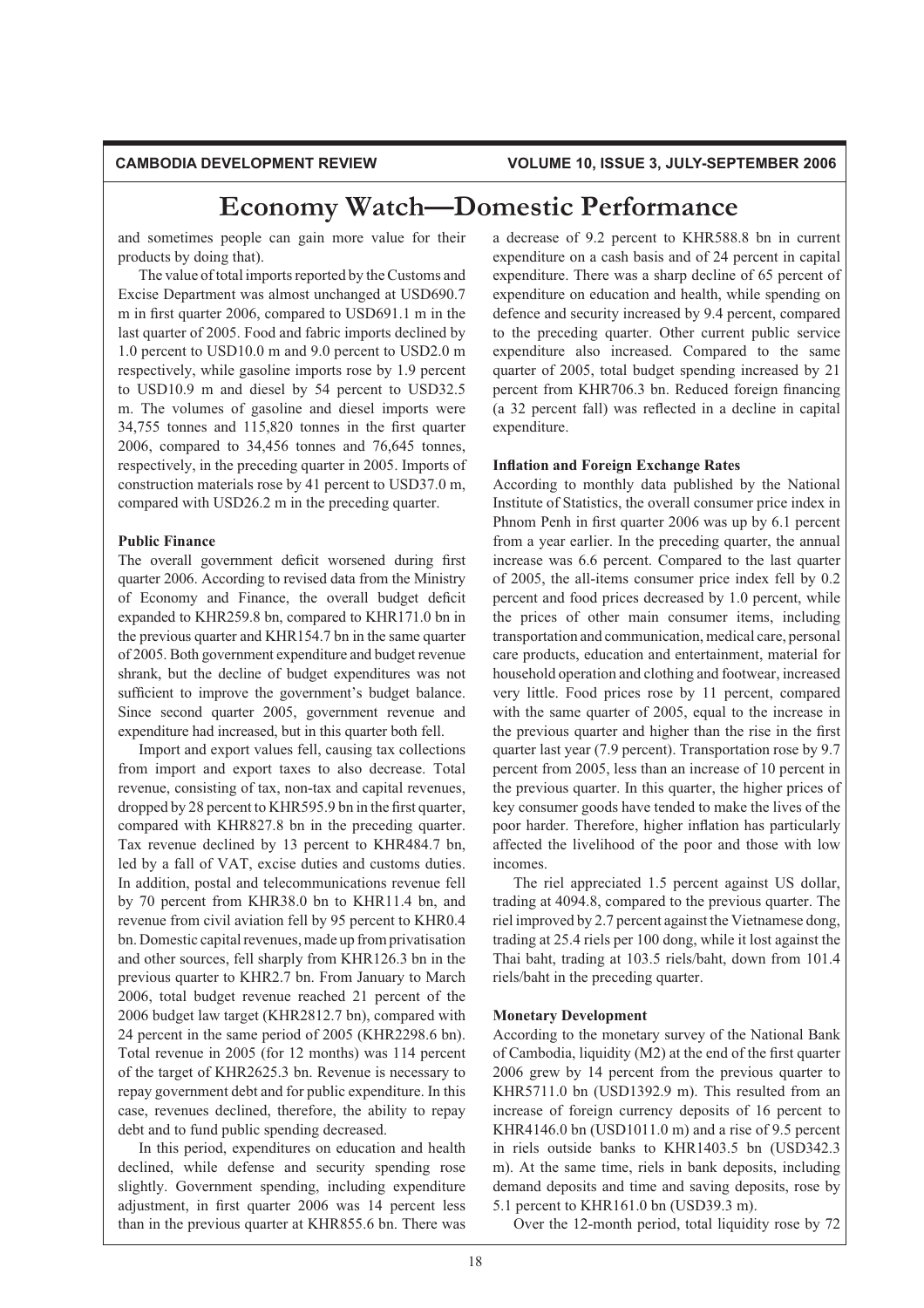percent from KHR3329.0 bn (USD812.0 m). The riel component increased by 54 percent, of which riels outside banks rose by 55 percent. At the same time, foreign currency deposits increased by 80 percent. The risk from a higher money supply is higher inflation, because of the surplus of money over the demand for goods in the market. On the other hand, the rise of foreign currency deposits indicates more confidence in banking sector and the economic policies of Cambodia's government.

US dollar loan interest rates have been steady. Currently they are 16.4 percent per annum and they were 16.7 percent in 2004. US dollar deposit rates were also stable at around 3.9 percent. In this first quarter, private sector credit increased by 16 percent to KHR 2778.0 bn, while net claims on government declined to KHR  $456.0$ bn (49 percent decline) compared to the last quarter of 2005. This was due to a rise in government deposites in the banking system. No doubt the expansion in private sector credit is due to the robust economic growth and a stable interest rate environment. The bank interest margin (i.e., the difference between lending and deposit rates) remains high at about 12.5 percent. A lower interest margin would encourage more lending and ultimately greater private sector economic activity.

## **Poverty Situation—Real Daily Earnings of Vulnerable Workers**

According to the vulnerable workers survey covering 10 groups, conducted by CDRI in May, the overall average real daily earnings declined by 9.6 percent compared to the same period in 2005. Earnings of small traders, scavengers, waitresses, motorcycle taxi drivers, unskilled workers and skilled construction workers fell, while the earnings of the other four groups—cyclo drivers, porters, rice field workers and garment workers-increased.

Real daily earnings of motorcycle taxi drivers fell by 23.1 percent from 11,400 riels in May 2005 to 8800 riels, but were similar to the survey in February of this year. In this survey, 68 percent of motorcycle taxi drivers reported a fall in their earnings, 18 percent reported no change and 15 percent an earnings increase. The survey reflected the increased price of gasoline, 4100 riels a litre in May, a 19 percent increase from the same time last year. Motorcycle taxi drivers spent about 24 days per month and around 10 hours per day at work, and they spent an average of 4200 riels per day on food. Sixty-three percent of motorcycle taxi drivers needed rental accommodation because they were migrants from the provinces looking for jobs in Phnom Penh.

The average real daily earnings of skilled construction workers decreased by 20.2 percent to 9800 riels in May  $2006$ , compared to  $12,300$  riels in the same period in 2005. These were the lowest reported earnings for skilled

construction workers since the surveys started in 2000. It was not clear why earnings declined, because the survey design makes it difficult to find the same workers to reinterview. However, 78 percent of skilled construction workers indicated that the number of workers had increased. This applies especially to unskilled workers becoming skilled after they have worked closely with skilled construction workers for a long time. Thirty-five percent of construction interviewees in this survey were single, and most of them were aged less than 25 years. Most skilled workers were temporary migrants from rural areas.

For unskilled workers in May 2006, real daily earnings declined by 21 percent compared to the same period in 2005. However, there was a 7 percent increase since the last survey in February. Most unskilled workers complained that their earnings are not stable; therefore they could not save much to send home. Generally, they worked around 15 days in May 2006 for around seven hours per day. Half of unskilled workers were aged less than 25 years old, and 75 percent of them had attended primary school, while 20 percent had attended secondary school and 5 percent were without schooling.

In May, real daily earnings of small traders fell by 24.3 percent from 8600 riels in the same period of 2005 to 6500 riels. Earnings declined due to the unstable prices of vegetables and an increase in the number of small traders. About 82 percent of traders interviewed reported that the number of traders had increased, especially because of itinerant traders from Kandal and Kompong Speu moving to Phnom Penh due to difficult conditions at home. Most small vegetable traders spent a great deal of time in the market, including getting up at 3 a.m. to buy goods to sell. Eighty-five percent of small traders said that with their earnings they could not save enough to expand their businesses. The survey also revealed that many girls aged 10 to 15 carry fruit and vegetables in small baskets for selling. Informal interviews with the young girls found that they earned  $1500-2000$  riels per day, but some of them spent half a day and some the full day helping their families. Some girl traders said that normally they work after school, while others leave their home towns with their families early each day, and therefore have to quit school.

Real daily earnings of scavengers dropped by 14.4 percent in May from  $5,300$  rile to  $4500$  riels in the same month of 2005. Since early in 2006, the daily earnings of scavengers have continued to decrease. In May, 92 percent of respondents stated that their earnings had declined and the other 8 percent that they had stayed the same. The decrease in earnings was due to low prices for rubbish compared to the last three months, according to the respondents. Sixty-five percent of scavengers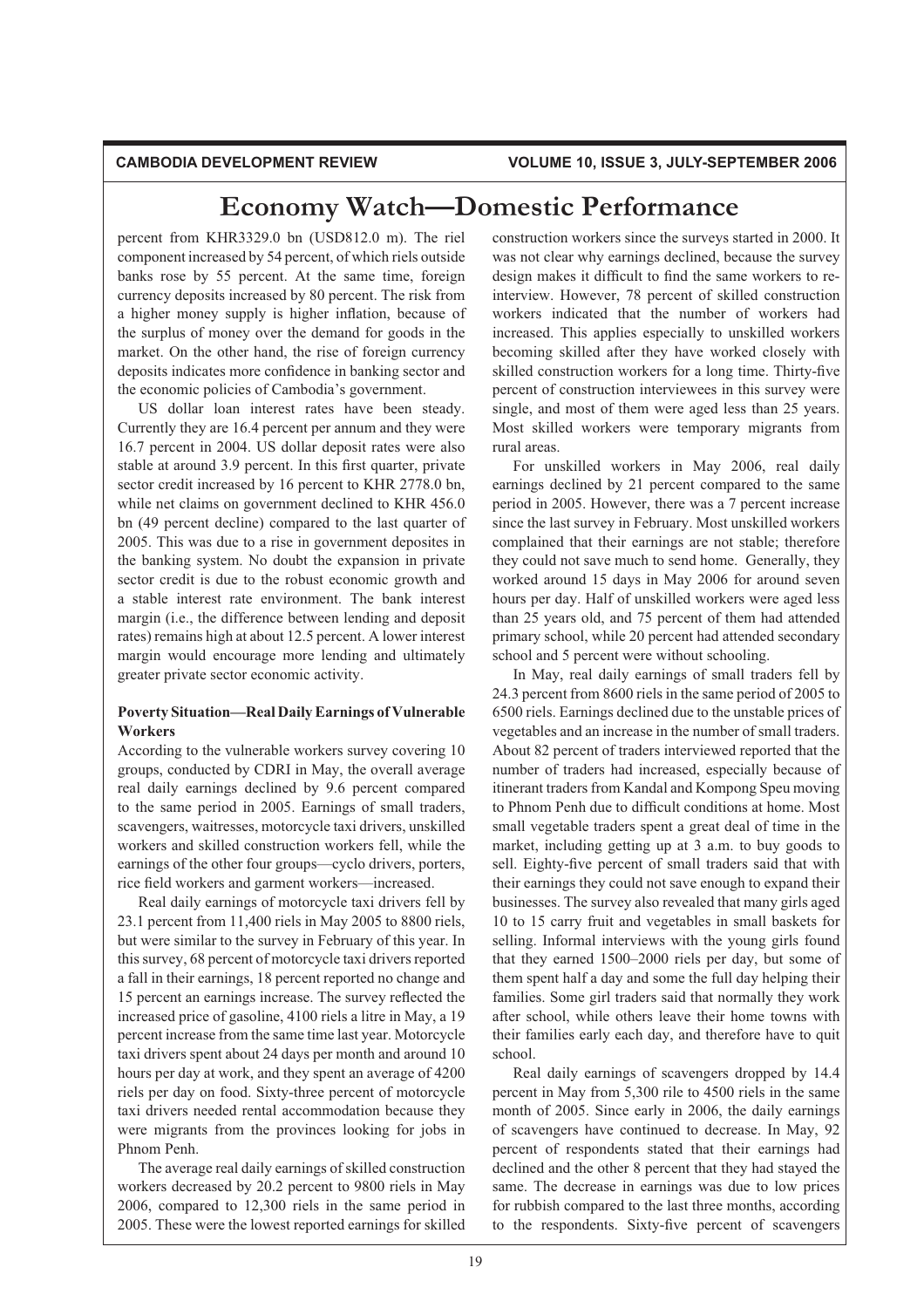interviewed were migrants from the countryside, and the other 35 percent are normally resident near the rubbish dumps. Most of the migrants come with their families and most rent accommodation in villages near the dump. It was reported that 58 percent of migrants were landless and another 31 percent had less than one hectare. The scavengers interviewed complained that their daily earnings were not stable and that they lived hand to mouth.

The average real daily earnings of garment workers were 7860 riels in May, an increase of 8.6 percent compared to the same month in 2005. However, their earnings declined by 14.4 percent compared to the last survey in February. Garment workers spending averaged USD36 (148,000 riel), including spending on food, in May. Only 17.5 percent said that could save anything from their earnings. About 60 percent of the workers sent money home to their families. The survey revealed that 75 percent of garment workers had no skills before they went to work in the factories; 21 percent said that they had trained with a private training company and the other 4 percent trained at home. According to the survey, 10 percent of garment workers were temporary workers and 90 percent were permanent.

The average real daily earnings of cyclo drivers and porters rose by 10.6 percent and 4.5 percent, respectively, in May 2006, compared to the same survey in  $2005$ . However, half of cyclo drivers and porters revealed that their earnings were just a small part of what was needed to support their families. Normally, cyclo drivers spent 4400 riels and porters 3700 riels per day for food. Compared to the survey at the same period last year, food expenditure rose by 16 percent and 9 percent, respectively. Both cyclo drivers and porters were migrants from the rural areas. They worked 25 days in May and worked approximately seven months per year.

## **Endnotes**

1. Source: Calculated from NIS data

*Prepared by: Pon Dorina and Phann Dalis*

| <b>Domestic Subscription (Individual)</b><br>Total payment enclosed                                                                          | $\Box$ English edition (\$14) $\Box$ Khmer edition (5,000r) Payment by $\Box$ cash $\Box$ cheque $\Box$ Telegraphic Transfer                                                                                                                                                                                                                                                                  |                                                                                                                                                                                                                                               |
|----------------------------------------------------------------------------------------------------------------------------------------------|-----------------------------------------------------------------------------------------------------------------------------------------------------------------------------------------------------------------------------------------------------------------------------------------------------------------------------------------------------------------------------------------------|-----------------------------------------------------------------------------------------------------------------------------------------------------------------------------------------------------------------------------------------------|
|                                                                                                                                              | Domestic Subscription (Discount Price for Bulk Orders-Five Copies)                                                                                                                                                                                                                                                                                                                            |                                                                                                                                                                                                                                               |
|                                                                                                                                              | $\Box$ English edition (\$60 for five copies) $\Box$ Khmer edition (20,000r for five copies)<br>Payment by $\Box$ cash $\Box$ cheque $\Box$ Telegraphic Transfer. Total payment enclosed                                                                                                                                                                                                      |                                                                                                                                                                                                                                               |
| <b>International Subscription (Individual)</b>                                                                                               |                                                                                                                                                                                                                                                                                                                                                                                               |                                                                                                                                                                                                                                               |
| Total payment enclosed<br>Total payment enclosed                                                                                             | $\Box$ Thailand, Laos, Vietnam $\Box$ English edition (\$25)* $\Box$ Khmer edition (\$15)*<br>$\Box$ Asia and Europe $\Box$ English edition (\$30)* $\Box$ Khmer edition (\$20)*<br>$\Box$ Americas and Africa $\Box$ English edition (\$35)* $\Box$ Khmer edition (\$25)*<br>At present CDRI can accept payment from overseas only by US-dollar dominated cheque or By Telegraphic Transfer. |                                                                                                                                                                                                                                               |
| <b>Payment options:</b>                                                                                                                      |                                                                                                                                                                                                                                                                                                                                                                                               |                                                                                                                                                                                                                                               |
| Transfer to:<br>Account Name:<br>Account Number:<br><b>Bank Name:</b><br><b>Bank Address:</b><br>Swift Code:<br>Receiver Correspondent Bank: | 1. By Telegraphic Transfer – Please add \$10 for bank charges to the above Total Cost.<br>CDRI<br>133451<br>ANZ Royal Bank<br>Phnom Penh, Cambodia<br>ANZBKHPP<br>JP Morgan Chase Manhattan Bank, New York<br>Swift Code: CHASUS33<br><b>CHIP UID 004966</b>                                                                                                                                  | 2. By Cheque - Please add (overseas) \$50<br>(local) \$2 for bank charges to the above<br>Total Cost. Please make Cheque payable<br>to CDRI, attach it to this invoice and send<br>in to Publications at the address shown at<br>the mashead. |
|                                                                                                                                              |                                                                                                                                                                                                                                                                                                                                                                                               |                                                                                                                                                                                                                                               |
|                                                                                                                                              |                                                                                                                                                                                                                                                                                                                                                                                               |                                                                                                                                                                                                                                               |
|                                                                                                                                              |                                                                                                                                                                                                                                                                                                                                                                                               |                                                                                                                                                                                                                                               |
|                                                                                                                                              |                                                                                                                                                                                                                                                                                                                                                                                               |                                                                                                                                                                                                                                               |
|                                                                                                                                              |                                                                                                                                                                                                                                                                                                                                                                                               |                                                                                                                                                                                                                                               |
|                                                                                                                                              | $\Box$ Tick this box to receive regular information about CDRI publications via e-mail                                                                                                                                                                                                                                                                                                        |                                                                                                                                                                                                                                               |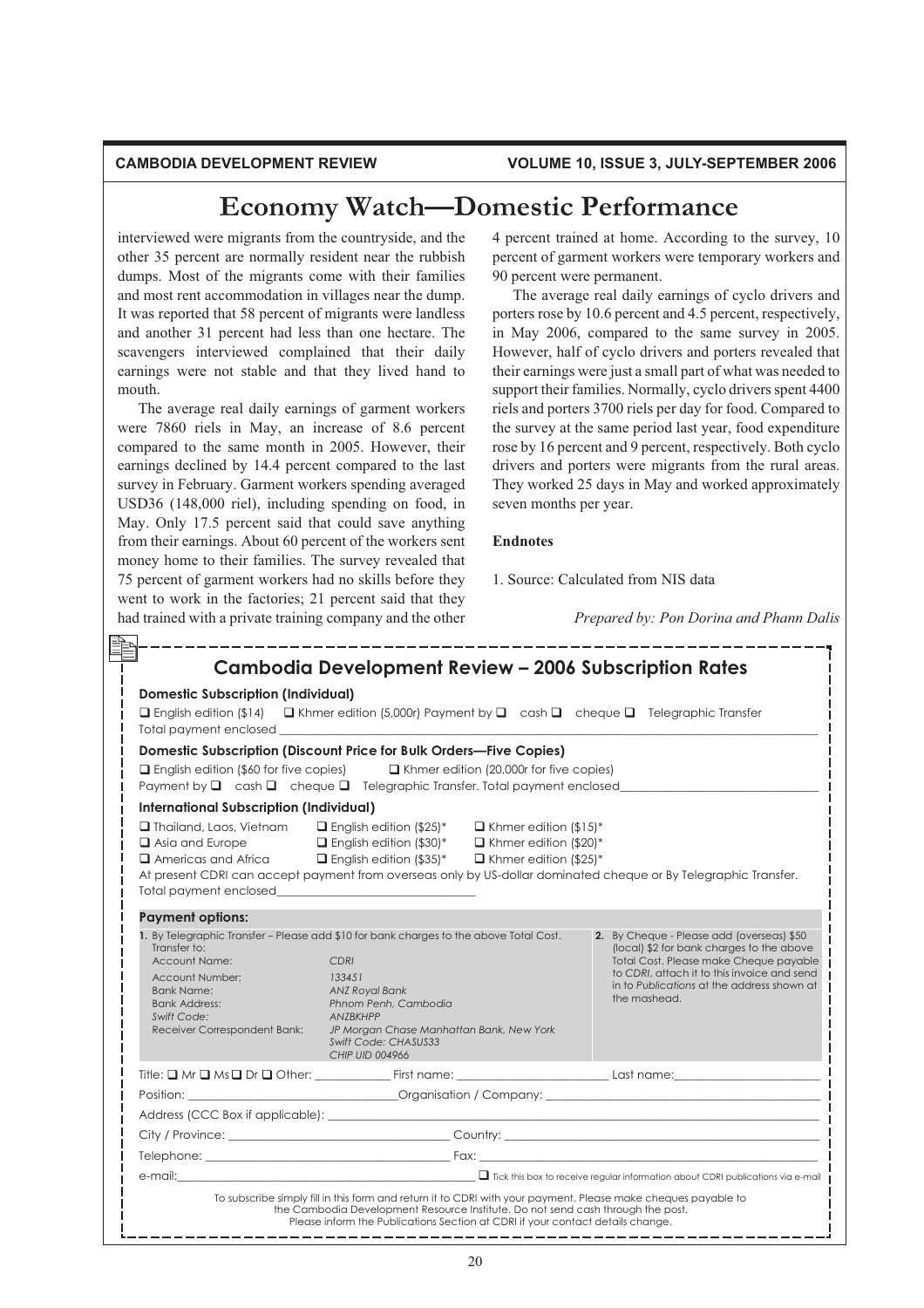# **CAMBODIA DEVELOPMENT REVIEW VOLUME 10, ISSUE 3, JULY-SEPTEMBER 2006**

# **Economy Watch—Indicators**

### **Table 1. Private Investment Projects Approved, 1998–2006**

|                                                                   | 1998  | 1999  | 2000* | 2001*   | 2002*                        | 2003*                | 2004*   | 2005                                    |                |                |       | 2006  |
|-------------------------------------------------------------------|-------|-------|-------|---------|------------------------------|----------------------|---------|-----------------------------------------|----------------|----------------|-------|-------|
|                                                                   |       |       |       |         |                              |                      |         | Q1                                      | Q <sub>2</sub> | Q <sub>3</sub> | Q4    | Q1    |
|                                                                   |       |       |       |         |                              | Fixed Assets (USD m) |         |                                         |                |                |       |       |
| Agriculture                                                       | 51.6  | 63.9  | 9.8   | 0.4     | 40.3                         | 3.7                  | 12.3    | 3.2                                     | 4.0            | 10.4           | 9.1   | 126.5 |
| Industry                                                          | 650.5 | 162.6 | 109.4 | 105.2   | 67.7                         | 137.2                | 189.2   | 418.8                                   | 62.1           | 349.7          | 82.0  | 40.1  |
| Garments                                                          | 126.5 | 67.7  | 81.5  | 26.5    | 27.2                         | 68.1                 | 133.9   | 44.9                                    | 23.2           | 56.5           | 27.3  | 30.5  |
| Services                                                          | 154.7 | 222.6 | 150.1 | 118.4   | 145.3                        | 168.4                | 92.0    | 53.3                                    | 30.0           | 44.1           | 28.1  | 60.7  |
| Hotels and tourism                                                | 112.0 | 171.8 | 79.8  | 73.8    | 47.1                         | 124.1                | 55.9    | 46.4                                    | 0.0            | 33.6           | 22.6  | 0.0   |
| Total                                                             | 856.8 | 449.1 | 269.2 | 224.0   | 253.3                        | 309.3                | 293.5   | 475.3                                   | 96.1           | 404.2          | 119.2 | 227.3 |
|                                                                   |       |       |       |         |                              |                      |         | Percentage change over previous quarter |                |                |       |       |
| Total                                                             |       |       |       |         |                              |                      | $\sim$  | 2798.2                                  | 79.8           | 320.6          | 70.5  | 90.7  |
|                                                                   |       |       |       |         | <b>B</b> rcentage cange over |                      |         | previous year                           |                |                |       |       |
| Total                                                             | 15.0  | 47.6  | 40.0  | $-19.5$ | 10.5                         | 31.1                 | $-12.4$ | 650.8                                   | 15.2           | 392.9          | 628.1 | 52.2  |
| * revised and including expansion project approvals. Source: @mbd |       |       |       |         | ian Investment Bard.         |                      |         |                                         |                |                |       |       |

#### **Table 2. Value of Construction Project Approvals in Phnom Penh, 1998–2006**

|                                                                                              | 1998  | 1999  | 2000    | 2001   | 2002                                    | 2003             | 2004                     | 2005  |                |                |        | 2006    |
|----------------------------------------------------------------------------------------------|-------|-------|---------|--------|-----------------------------------------|------------------|--------------------------|-------|----------------|----------------|--------|---------|
|                                                                                              |       |       |         |        |                                         |                  |                          | Q1    | Q <sub>2</sub> | Q <sub>3</sub> | Q4     | Q1      |
|                                                                                              |       |       |         |        |                                         | USD <sub>m</sub> |                          |       |                |                |        |         |
| Villas and houses                                                                            | 21.2  | 20.0  | 16.4    | 15.9   | 23.4                                    | 20.0             | 30.3                     | 14.3  | 6.6            | 19.2           | 5.4    | 10.1    |
| Flats                                                                                        | 227.3 | 290.5 | 174.8   | 167.8  | 179.9                                   | 91.6             | 167.6                    | 48.6  | 69.1           | 41.3           | 45.1   | 39.9    |
| Other                                                                                        | 27.0  | 16.4  | 14.2    | 12.6   | 16.6                                    | 87.3             | 65.6                     | 43.1  | 28.6           | 16.0           | 21.3   | 17.4    |
| Total                                                                                        | 275.4 | 326.8 | 205.4   | 196.2  | 219.8                                   | 198.9            | 263.4                    | 106.1 | 104.4          | 76.5           | 71.8   | 67.3    |
|                                                                                              |       |       |         |        | Percentage change over previous quarter |                  |                          |       |                |                |        |         |
| Total                                                                                        |       |       |         |        |                                         |                  | $\overline{\phantom{a}}$ | 65.5  | $-1.6$         | $-26.7$        | $-6.1$ | $-6.2$  |
|                                                                                              |       |       |         |        | Percentage change over previous year    |                  |                          |       |                |                |        |         |
| Total                                                                                        | 6.9   | 18.7  | $-37.2$ | $-4.5$ | 12.0                                    | $-9.5$           | 32.5                     | 45.5  | 114.8          | $-1.8$         | 12.0   | $-36.5$ |
| Converted to the collection of Constantine and Constantine of Black and Book accordate allah |       |       |         |        |                                         |                  |                          |       |                |                |        |         |

Source: Department of Cadastre and Geography of Phnom Penh municipality

### **Table 3. Exports and Imports, 1998–2006**

|                        | 1998     | 1999      | 2000     | 2001     | 2002     | 2003     | 2004                                    | 2005    |          |                |                | 2006    |
|------------------------|----------|-----------|----------|----------|----------|----------|-----------------------------------------|---------|----------|----------------|----------------|---------|
|                        |          |           |          |          |          |          |                                         | Q1      | Q2       | Q <sub>3</sub> | Q <sub>4</sub> | Q1      |
|                        |          |           |          |          |          |          | USD <sub>m</sub>                        |         |          |                |                |         |
| Total exports          | 784.4    | 941.1     | 1056.2   | 1268.2   | 1453.2   | 1708.1   | 2108.1                                  | 463.0   | 515.0    | 730.0          | 644.8          | 603.2   |
| Of which: Garments     | 378.0    | 554.0     | 962.1    | 1202.2   | 1355.8   | 1628.4   | 2027.0                                  | 444.9   | 497.6    | 709.8          | 601.0          | 568.5   |
| TO <sub>U</sub>        | 74.1     | 486.0     | 714.1    | 840.9    | 943.4    | 1099.8   | 1270.9                                  | 312.5   | 335.9    | 489.5          | 408.1          | 402.5   |
| To EU                  |          | ٠         | 228.1    | 323.3    | 356.3    | 414.7    | 590.8                                   | 89.2    | 106.0    | 162.5          | 145.3          | 110.6   |
| To rest of world       | 82.0     | 68.0      | 19.9     | 38.0     | 56.1     | 113.8    | 165.3                                   | 43.1    | 55.7     | 57.8           | 47.5           | 55.3    |
| Agriculture            |          | $\bar{a}$ | 94.2     | 66.0     | 97.3     | 79.7     | 81.2                                    | 18.1    | 17.3     | 20.2           | 43.8           | 34.7    |
| Rubber                 |          | ÷         | 29.6     | 25.9     | 29.7     | 35.1     | 38.3                                    | 7.3     | 6.2      | 9.8            | 13.4           | 7.8     |
| Wood                   |          | ٠         | 32.9     | 22.3     | 16.0     | 10.2     | 11.1                                    | 3.3     | 2.9      | 2.1            | 2.0            | 2.1     |
| Fish                   |          | ÷         | 5.4      | 6.0      | 4.3      | 2.8      | 10.6                                    | 1.5     | 1.1      | 0.8            | 6.6            | 1.9     |
| Other                  |          |           | 26.2     | 11.8     | 47.4     | 31.6     | 21.3                                    | 6.0     | 7.1      | 7.5            | 21.9           | 22.9    |
| <b>Total imports</b>   | 1112.2   | 1237.4    | 1417.7   | 1501.4   | 1707.8*  | 1824.9   | 2149.0                                  | 520.7   | 666.4    | 632.3          | 691.1          | 690.7   |
| Of which: Gasoline     |          |           |          |          | 25.9     | 33.2     | 30.2                                    | 10.3    | 9.3      | 9.9            | 10.7           | 10.9    |
| Diesel                 |          |           |          | ÷        | 100.8    | 109.6    | 109.4                                   | 21.6    | 25.8     | 24.6           | 21.1           | 32.5    |
| Construction materials |          |           |          | ٠        | 12.9     | 80.8     | 95.3                                    | 32.3    | 37.1     | 38.7           | 26.2           | 37.0    |
| Other                  |          |           |          | ٠        | 1568.2   | 1601.3   | 1914.0                                  | 456.5   | 594.2    | 559.1          | 633.1          | 610.3   |
| Trade balance          | $-327.8$ | $-296.3$  | $-361.5$ | $-233.2$ | $-254.6$ | $-116.8$ | $-40.9$                                 | $-57.7$ | $-151.4$ | 97.7           | $-46.3$        | $-87.5$ |
|                        |          |           |          |          |          |          | Percentage change over previous quarter |         |          |                |                |         |
| Total garment exports  |          |           |          |          |          |          |                                         | $-14.5$ | 11.8     | 42.6           | $-15.3$        | $-5.4$  |
| Total exports          |          |           |          |          |          |          |                                         | $-15.1$ | 11.2     | 41.7           | $-11.7$        | $-6.4$  |
| <b>Total imports</b>   |          |           |          |          |          |          |                                         | $-5.0$  | 28.0     | $-5.1$         | 9.3            | $-0.03$ |
|                        |          |           |          |          |          |          | Percentage change over previous year    |         |          |                |                |         |
| Total garment exports  | 66.4     | 47.0      | 74.0     | 24.9     | 12.8     | 20.1     | 24.5                                    | 16.0    | 3.8      | 10.3           | 15.5           | 27.8    |
| Total exports          | 59.0     | 20.0      | 12.2     | 20.1     | 14.6     | 17.5     | 23.4                                    | 15.9    | 4.1      | 9.2            | 18.3           | 30.3    |
| Total imports          | 1.6      | 11.3      | 14.6     | 5.9      | 13.7     | 6.9      | 17.8                                    | 13.7    | 9.9      | 20.5           | 26.1           | 32.6    |

#### **Table 4. Foreign Visitor Arrivals in Cambodia, 1998–2006**

|                             | 1998  | 1999  | 2000  | 2001  | 2002  | 2003    | 2004                                    | 2005  |                |                |       | 2006  |
|-----------------------------|-------|-------|-------|-------|-------|---------|-----------------------------------------|-------|----------------|----------------|-------|-------|
|                             |       |       |       |       |       |         |                                         | Q1    | Q <sub>2</sub> | Q <sub>3</sub> | Q4    | Q1    |
|                             |       |       |       |       |       |         | Thousands of passengers                 |       |                |                |       |       |
| by air                      | 186.3 | 262.9 | 351.7 | 408.4 | 523.0 | 456.0   | 626.1                                   | 231.7 | 169.8          | 202.8          | 251.5 | 275.4 |
| by land and water           | 100.2 | 104.8 | 114.7 | 196.5 | 263.5 | 245.0   | 428.9                                   | 148.9 | 124.0          | 120.4          | 164.5 | 181.9 |
| Total                       | 286.5 | 367.7 | 466.4 | 604.9 | 786.5 | 701.1   | 1055.0                                  | 380.6 | 293.8          | 323.2          | 416.0 | 457.3 |
|                             |       |       |       |       |       |         | Percentage change over previous quarter |       |                |                |       |       |
| Total                       |       |       |       |       |       |         |                                         | 0.5   | $-22.8$        | 10.0           | 28.7  | 9.9   |
|                             |       |       |       |       |       |         | Percentage change over previous year    |       |                |                |       |       |
| Total                       | 30.9  | 28.3  | 26.8  | 29.7  | 30.0  | $-10.9$ | 50.5                                    | 49.6  | 51.6           | 41.8           | 9.8   | 20.2  |
| Source: Ministry of Tourism |       |       |       |       |       |         |                                         |       |                |                |       |       |